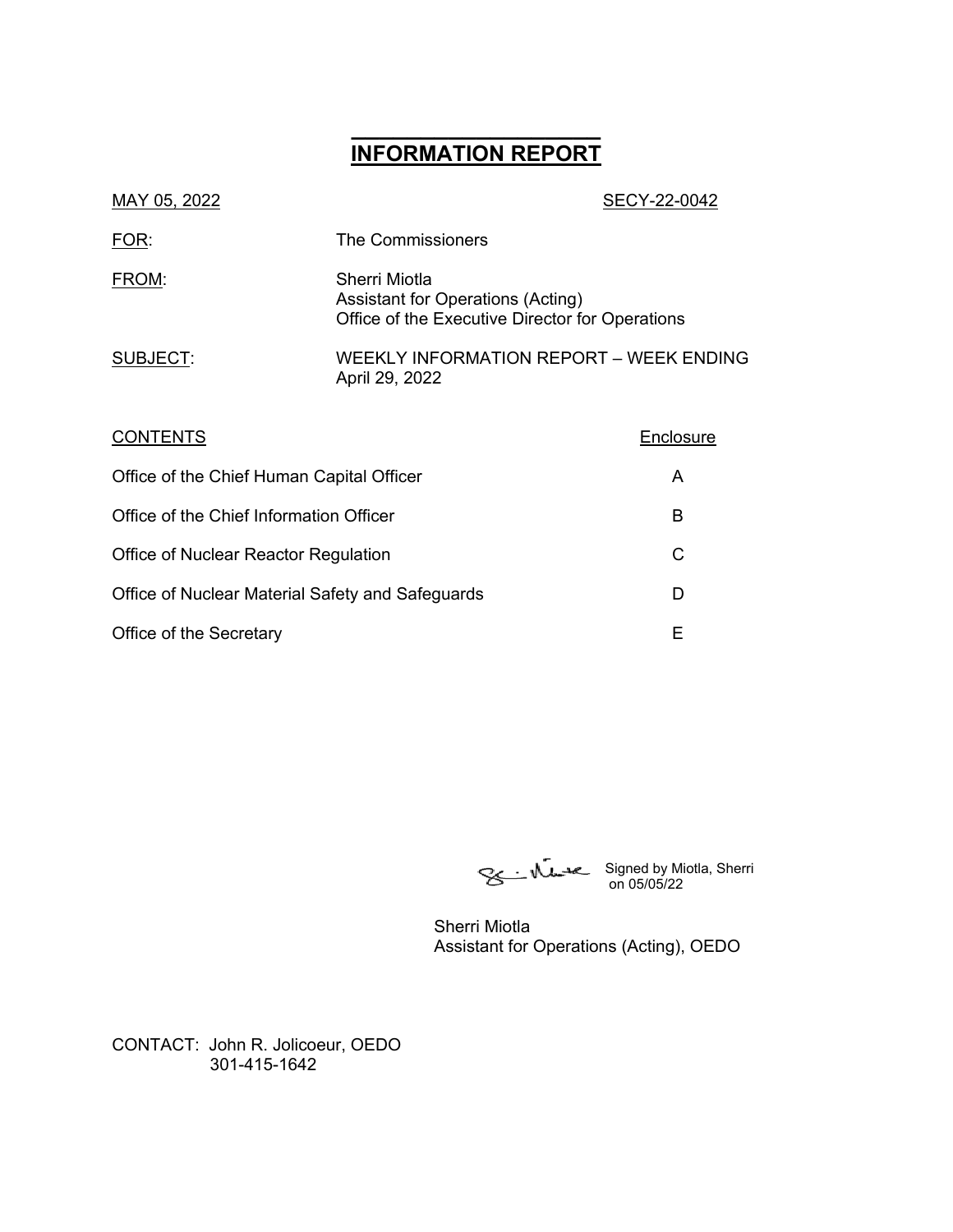# SUBJECT: WEEKLY INFORMATION REPORT – WEEK ENDING April 22, 2022, DATED: MAY 05, 2022

# **DISTRIBUTION**:

EDO R/F AO R/F

## **ADAMS Accession No**: **ML22124A134**

| <b>OFFICE</b> | <b>OEDO</b> | OEDO/AO    |
|---------------|-------------|------------|
| <b>NAME</b>   | JJolicoeur  | SMiotla    |
| DATE          | 5/05 /2022  | 5/05 /2022 |

 **OFFICIAL RECORD COPY**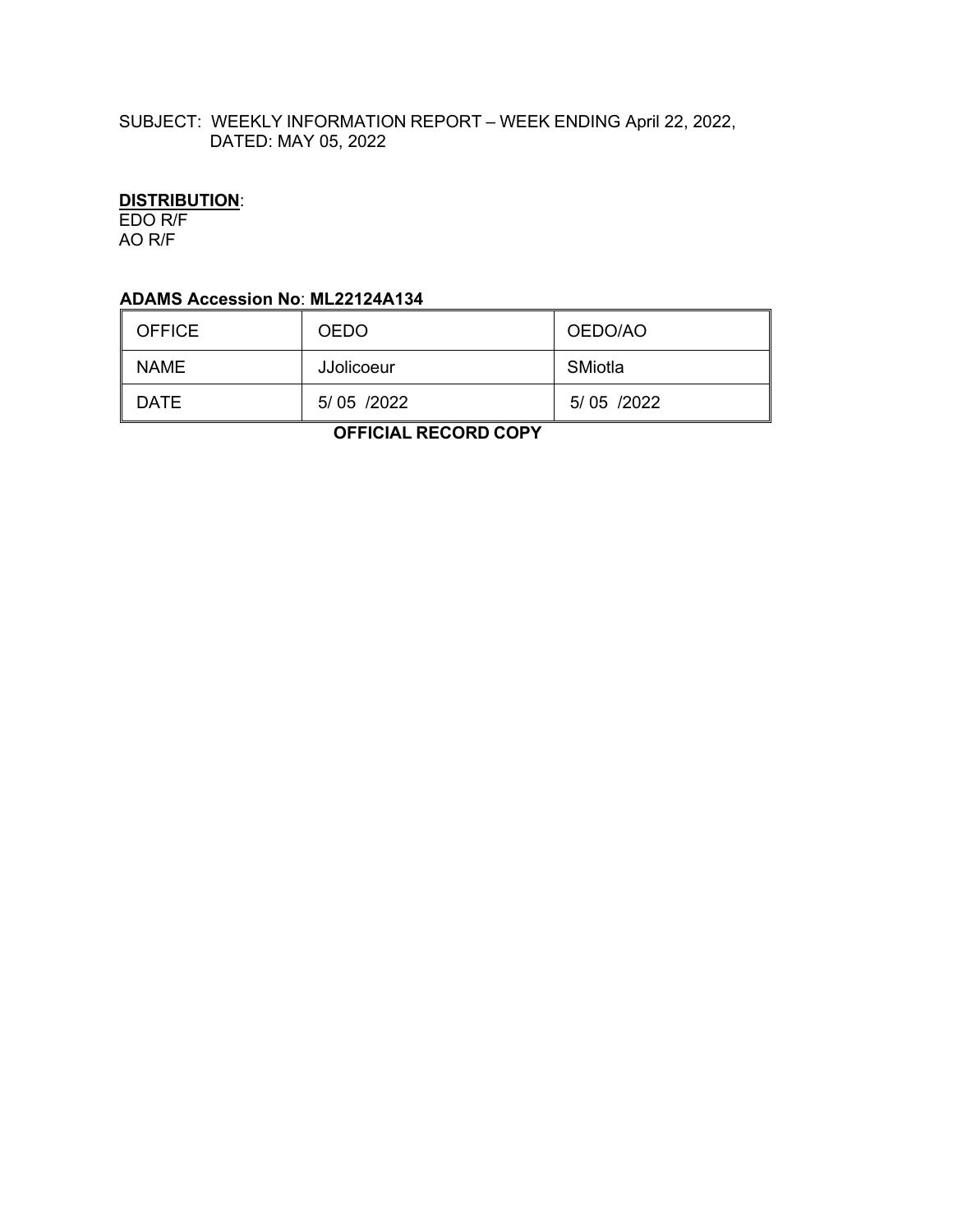### **Office of the Chief Human Capital Officer (OCHCO) Items of Interest Week Ending April 29, 2022**

| <b>ARRIVALS</b>                   |                                     |             |  |  |
|-----------------------------------|-------------------------------------|-------------|--|--|
| <b>NONE</b>                       |                                     |             |  |  |
| <b>RETIREMENTS</b>                |                                     |             |  |  |
| DUMBRILL-SOLOMON,<br><b>TAHIR</b> | SR CRIMINAL INVESTIGATOR (OPS OFCR) | ΟI          |  |  |
| DUNCAN, ERIC R                    | SENIOR REACTOR OPERATIONS ENGINEER  | <b>NRR</b>  |  |  |
| JANDA, DONNA M                    | <b>BRANCH CHIEF</b>                 | $R-I$       |  |  |
| <b>KRISTOBEK, RICHARD F</b>       | IT SPECIALIST (SYSTEMS ANALYST)     | <b>NMSS</b> |  |  |
| MAZZA, JAN MARIE                  | <b>PROJECT MANAGER</b>              | <b>NRR</b>  |  |  |
| O'DWYER, GERARD F                 | <b>REACTOR ENGINEER</b>             | $R-III$     |  |  |
| <b>COURTMANCHE, STEVEN R</b>      | <b>HEALTH PHYSICIST</b>             | $R-I$       |  |  |
| <b>DEPARTURES</b>                 |                                     |             |  |  |
| JOHNSTON, JEANE                   | <b>BRANCH CHIEF</b>                 | <b>NRR</b>  |  |  |
| CHU, DAVID JB                     | IT SPECIALIST (INFO SEC)            | <b>NMSS</b> |  |  |
| RAMOS, JACK M                     | IT SPECIALIST (CUSTSPT)             | <b>OCIO</b> |  |  |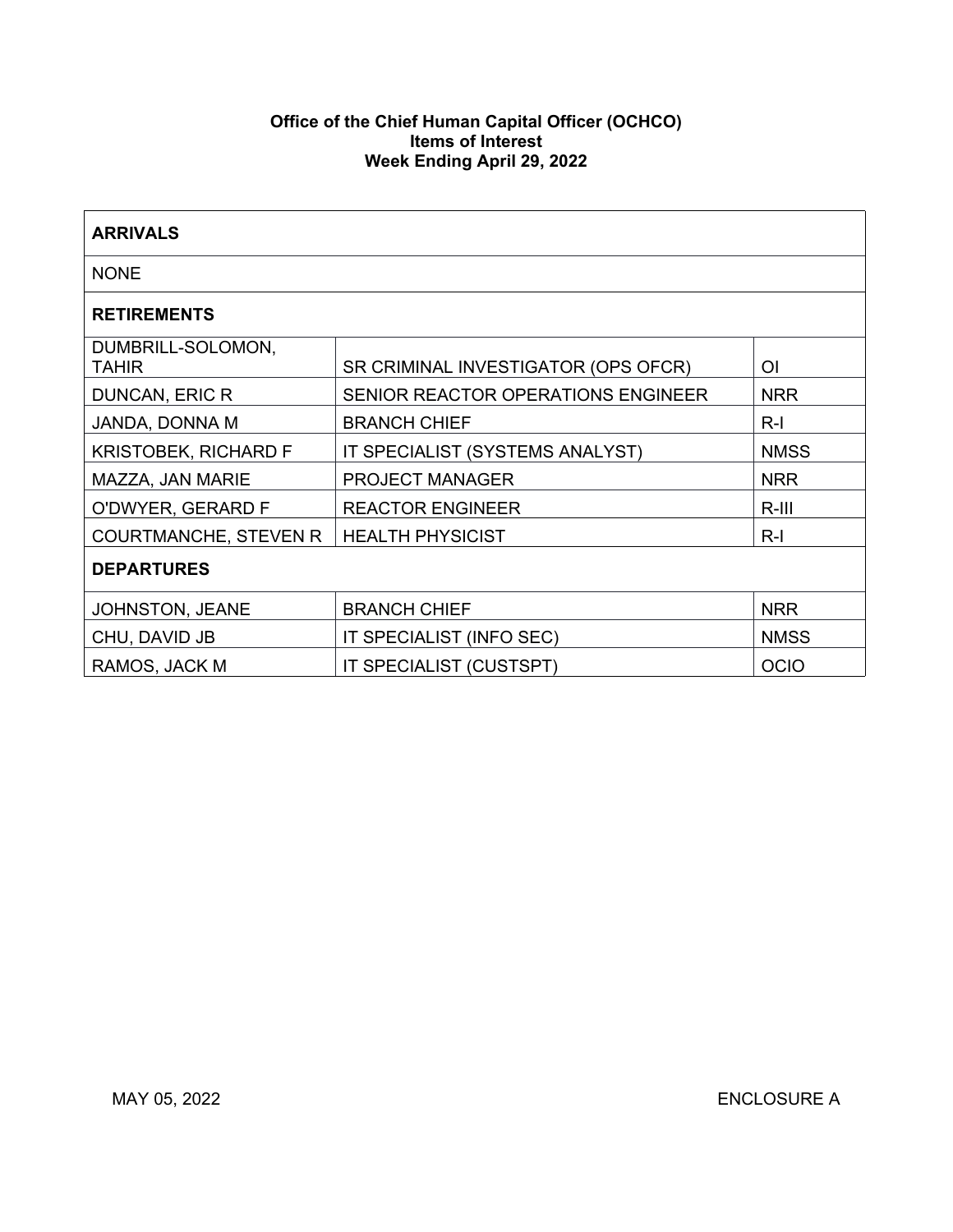### **Office of the Chief Information Officer (OCIO) Items of Interest Week Ending April 29, 2022**

Freedom of Information Act and Privacy Act Requests, Appeals, and Consultations Received During the Period of April 25 – April 29, as submitted by requester

| <b>Tracking</b><br><b>Number</b> | Requester's<br><b>Name</b> | Requester's<br>Organization | <b>Request Description</b>                                                                                                                                                                                                                                                                                                                                                                                                                                                                                                                                                                                                                                                                                                                                                                                                                                                                                                                                                                                                                                                                                                                                                                                                                                       | <b>Received</b><br><b>Date</b> |
|----------------------------------|----------------------------|-----------------------------|------------------------------------------------------------------------------------------------------------------------------------------------------------------------------------------------------------------------------------------------------------------------------------------------------------------------------------------------------------------------------------------------------------------------------------------------------------------------------------------------------------------------------------------------------------------------------------------------------------------------------------------------------------------------------------------------------------------------------------------------------------------------------------------------------------------------------------------------------------------------------------------------------------------------------------------------------------------------------------------------------------------------------------------------------------------------------------------------------------------------------------------------------------------------------------------------------------------------------------------------------------------|--------------------------------|
| 2022-<br>000152                  | <b>Carlos Sisco</b>        |                             | Requester is seeking copy of NRC<br>Yellow Announcement YA-21-0083. YA-<br>21-0083 is cited on the NRC's webpage<br>under Required Reporting for Clearance<br><b>Holders</b><br>https://www.nrc.gov/security/required-<br>reporting-for-clearance-holders.html.<br>The following Yellow Announcements<br>associated with Reporting for Clearance<br>Holders are in the public ADAMS: 1.<br>YA-18-0025, "Changes to Management<br>Directive 12.3, Foreign Travel<br>Reporting" (ML18025B102) 2. YA-18-<br>0056, "Updates to NRC Personnel<br><b>Security Reporting Requirements"</b><br>(ML18158A447) 3. YA-18-0062,<br>"Revised: Updates to NRC Personnel<br>Security Reporting Requirements"<br>(ML18186A658) I believe YA-21-0083<br>could be an update to YA-18-0062. I<br>note that there are 67 Yellow<br>Announcements in the public ADAMS. I<br>would appreciate your prompt response<br>within ten working days of the receipt of<br>this request, as provided by the Code<br>and the NRC's policies. I agree to pay<br>such fees as required under 10 C.F.R.<br>9.33, et seq. without further<br>authorization; however, please call if the<br>fees, and copying costs exceed \$25.00.<br>I prefer that the document be produced<br>in electronic form. | 04/25/22                       |
| 2022-<br>000153                  | (Tzar) Marcus<br>Aristal   | The Hierarchy               | Request for social or birth certificate for<br>named individual                                                                                                                                                                                                                                                                                                                                                                                                                                                                                                                                                                                                                                                                                                                                                                                                                                                                                                                                                                                                                                                                                                                                                                                                  | 04/28/22                       |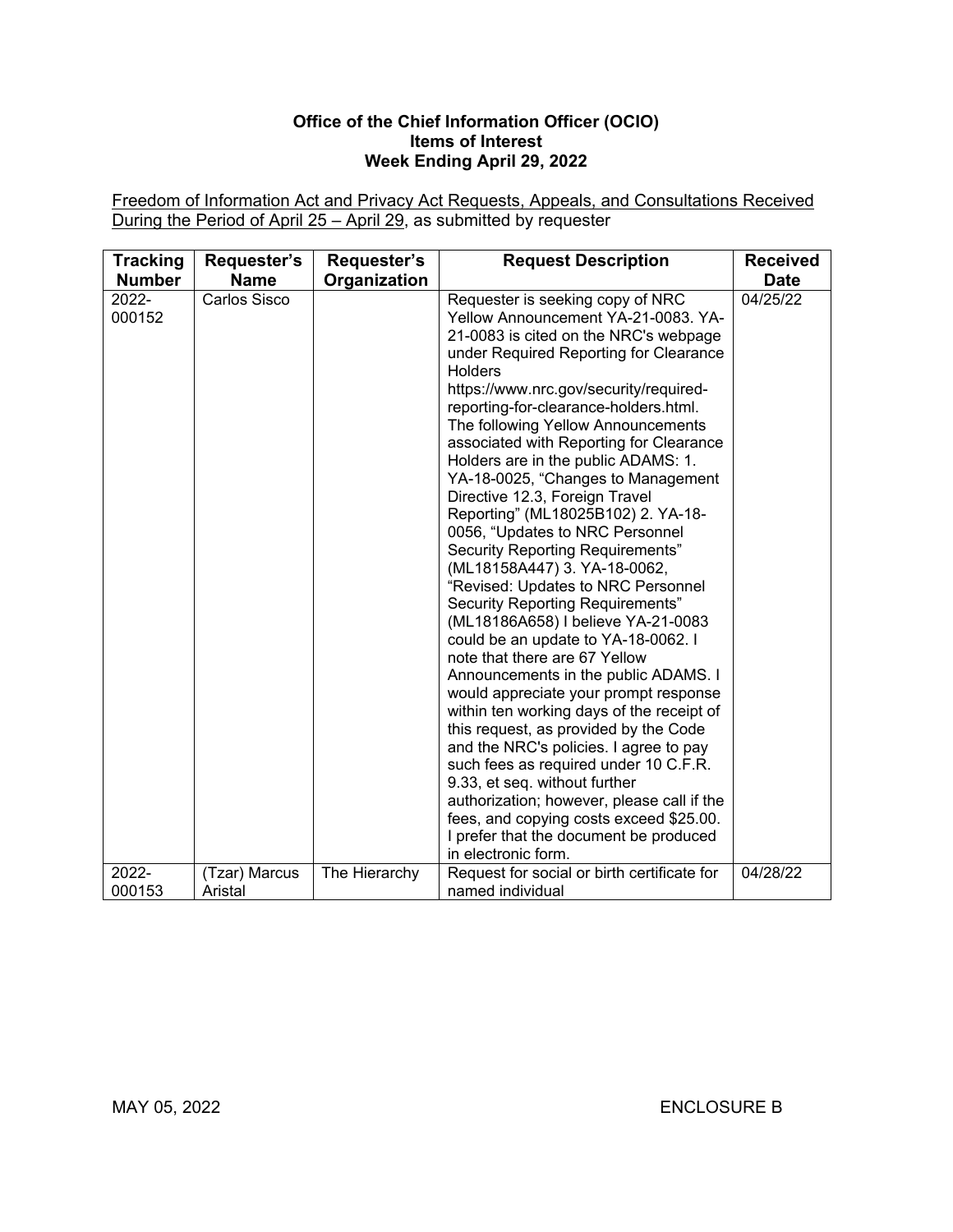#### **Office of Nuclear Reactor Regulation (NRR) Items of Interest Week Ending April 29, 2022**

#### **Office of Nuclear Reactor Regulation (NRR) Staff Present at Pressurized Water Reactor (PWR) Owners Group Risk Management Committee Meeting**

On April 27, 2022, NRR staff presented at the PWR Owners Group (PWROG) Risk Management Committee meeting [\(ML22119A116\)](https://adamsxt.nrc.gov/navigator/AdamsXT/content/downloadContent.faces?objectStoreName=MainLibrary&vsId=%7bA87464A9-AFA5-C69A-8FCB-8075E4100000%7d&ForceBrowserDownloadMgrPrompt=false). The staff presented several topics to communicate the various areas where staff are leveraging risk informed decision making, including several topics related to the risk-informed process for evaluations (RIPE), such as approving an exemption under the RIPE and the lessons-learned efforts that are underway, and plans for expanding RIPE to include technical specifications. The staff also provided an update on their assessment of Aluminum High Energy Arcing Fault using LIC-504, Integrated Risk-Informed Decision-making Process for Emergent Issues; Technical Specification Task Force (TSTF)-505 Risk Informed Technical Specifications Initiative Lessons Learned; efforts underway in Risk-Informing Evaluations of Common Cause Failures in Digital Instrumentation and Control Systems; and areas for consideration in future updates to Regulatory Guide 1.200, "Acceptability of Probabilistic Risk Assessment Results for Risk-Informed Activities." The meeting was well attended and was successful in coordinating future risk-informed activities, as well as sharing industry insights.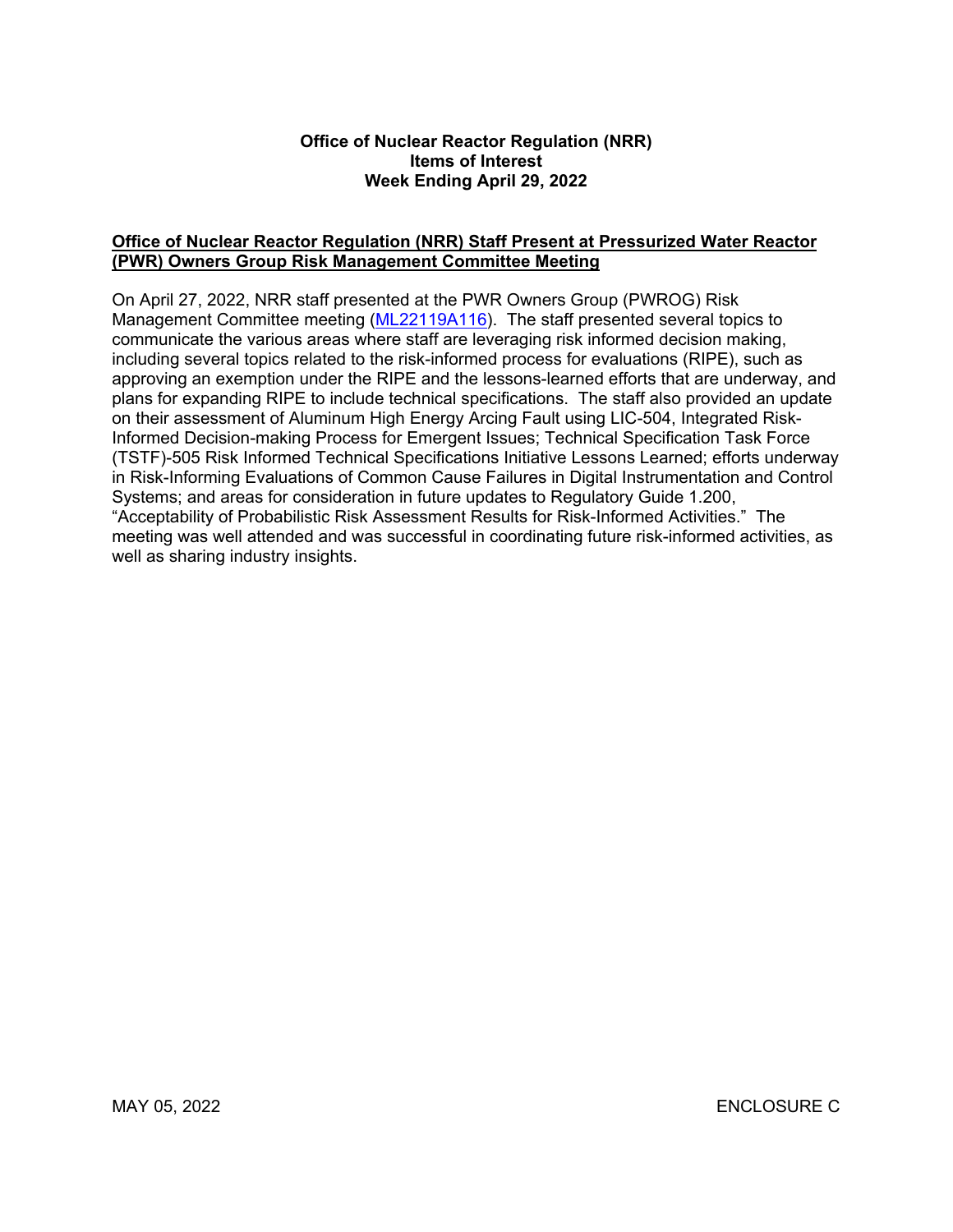### **Office of Nuclear Material Safety and Safeguards (NMSS) Items of Interest Week Ending April 29, 2022**

## **NMSS Staff Issued a License Amendment to Duane Arnold Energy Center (DAEC)**

On April 25, 2022, the staff issued an amendment to implement a revision to the DAEC Emergency Plan [\(ML22066A763\)](https://adamsxt.nrc.gov/navigator/AdamsXT/content/downloadContent.faces?objectStoreName=MainLibrary&vsId=%7bDB02DF03-184D-C74E-8E69-7F6537A00000%7d&ForceBrowserDownloadMgrPrompt=false). The revised plan reflects the requirements associated with emergency preparedness necessary for the independent spent fuel storage installation (ISFSI) only configuration, consistent with the permanent removal of all spent fuel from the DAEC spent fuel pool, which was completed on April 10. The ISFSI-Only Emergency Plan was the final action needed to fully align the DAEC licensing basis to the ISFSI-only phase of the decommissioning process.

## **NMSS Staff Held a Pre-Application Meeting with Niowave, Inc**

On April 27, 2022, NMSS staff held a virtual pre-application meeting with representatives from Niowave, Inc. to discuss their plans for submitting a Part 70 license application for a Molybdenum-99 (Mo-99) medical isotope facility in Lansing, MI. The facility would produce about 5 percent of the domestic Mo-99 demand. During the meeting, representatives from Niowave described their medical isotope production activities authorized under two separate licenses issued by NRC Region III and planned commercial Mo-99 production facility. Additional pre-application meetings are planned on focused topics of review during the next several months . A portion of the meeting was closed to the public to give the NRC staff an opportunity to discuss security-related and proprietary information.

#### **Use of Electronic Signatures by Medical Licensees on Internal Documents: Draft Regulatory Issue Summary; Discontinuation; 10 CFR Chapter I (NRC-2018-0185)**

On April 29, 2022, the NRC published a notice in the *Federal Register* ([87 FR 09172](https://www.federalregister.gov/d/2022-09172)) discontinuing the publication of draft regulatory issue summary (RIS), "Use of Electronic Signatures by Medical Licensees on Internal Documents,'' because the guidance no longer provides useful information as the contents are now considered standard practice. The effective date for discontinuation of the draft RIS is April 29, 2022.

### **Decomissioning Financial Assurance for Sealed and Unsealed Radiographic Materials: Regulatory Basis; Request for Comment; 10 CFR Parts 30 and 70 [NRC-2017-0031; RiN 3150-AK52)**

On April 28, 2022, the NRC published a notice in the *Federal Register* ([87 FR 09099](https://www.federalregister.gov/d/2022-09099)) requesting comment on a regulatory basis to support a rulemaking that would amend its regulations for decommissioning financial assurance for sealed and unsealed radioactive materials. The rulemaking would revise NRC's decommissioning funding requirements for radioactive material based on the relative risk to public health and safety from different radioisotopes, including naturally occurring and accelerator-produced radioactive material. The potentially affected licensees are those authorized to possess byproduct and special nuclear material. Comments are requested by June 27, 2022.

MAY 05, 2022 ENCLOSURE D